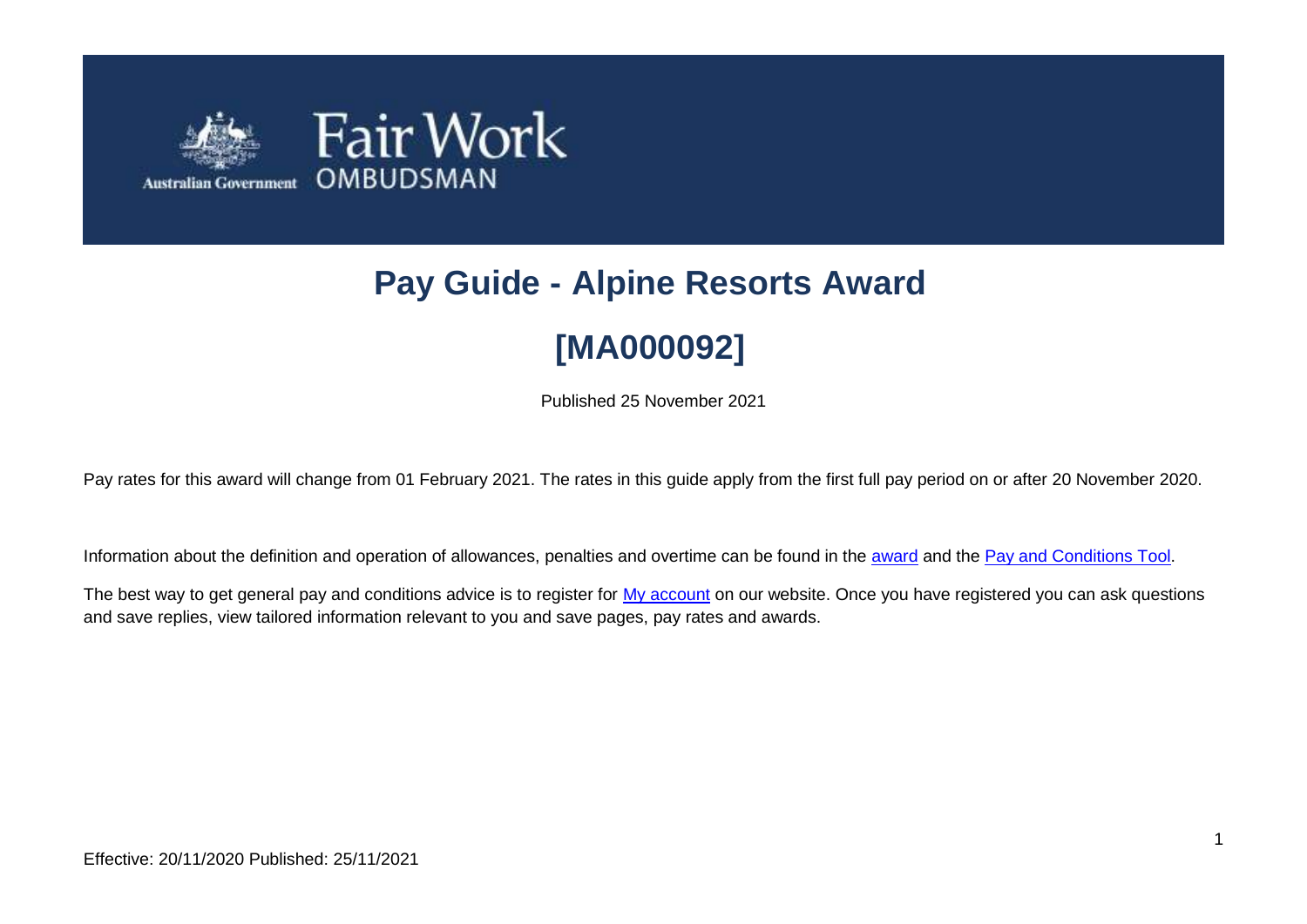## **Rates of pay**

Note: Trade qualified juniors must be paid the appropriate adult rate.

#### **Adult**

#### **Full-time**

| <b>Classification</b>            | Hourly pay<br>rate | Overtime -<br>first 2 hours | Overtime -<br>after 2 hours | <b>Public</b><br>holiday | <b>Delayed meal</b><br>break - first 2 | <b>Delayed meal</b><br>break - after | <b>Working on</b><br>rostered day |
|----------------------------------|--------------------|-----------------------------|-----------------------------|--------------------------|----------------------------------------|--------------------------------------|-----------------------------------|
|                                  |                    |                             |                             |                          | hours                                  | the first two                        | off                               |
|                                  |                    |                             |                             |                          |                                        | hours                                |                                   |
| Resort worker trainee            | \$19.50            | \$29.25                     | \$39.00                     | \$48.75                  | \$29.25                                | \$39.00                              | \$29.25                           |
| Resort worker level 1            | \$20.06            | \$30.09                     | \$40.12                     | \$50.15                  | \$30.09                                | \$40.12                              | \$30.09                           |
| Resort worker level 2            | \$20.83            | \$31.25                     | \$41.66                     | \$52.08                  | \$31.25                                | \$41.66                              | \$31.25                           |
| Resort worker level 3            | \$21.56            | \$32.34                     | \$43.12                     | \$53.90                  | \$32.34                                | \$43.12                              | \$32.34                           |
| Resort worker level 4            | \$22.68            | \$34.02                     | \$45.36                     | \$56.70                  | \$34.02                                | \$45.36                              | \$34.02                           |
| Resort worker level 5            | \$23.42            | \$35.13                     | \$46.84                     | \$58.55                  | \$35.13                                | \$46.84                              | \$35.13                           |
| Resort worker level 6            | \$24.12            | \$36.18                     | \$48.24                     | \$60.30                  | \$36.18                                | \$48.24                              | \$36.18                           |
| Resort worker level 7            | \$24.77            | \$37.16                     | \$49.54                     | \$61.93                  | \$37.16                                | \$49.54                              | \$37.16                           |
| Snowsports instructor category A | \$31.04            | N/A                         | N/A                         | N/A                      | \$46.56                                | \$62.08                              | \$46.56                           |
| Snowsports instructor category B | \$27.91            | N/A                         | N/A                         | N/A                      | \$41.87                                | \$55.82                              | \$41.87                           |
| Snowsports instructor category C | \$24.81            | N/A                         | N/A                         | N/A                      | \$37.22                                | \$49.62                              | \$37.22                           |
| Snowsports instructor category D | \$21.69            | N/A                         | N/A                         | N/A                      | \$32.54                                | \$43.38                              | \$32.54                           |
| Snowsports instructor category E | \$20.66            | N/A                         | N/A                         | N/A                      | \$30.99                                | \$41.32                              | \$30.99                           |
| <b>Seasonal employees</b>        |                    |                             |                             |                          |                                        |                                      |                                   |
| Resort worker trainee            | \$19.50            | \$29.25                     | \$39.00                     | \$48.75                  | \$29.25                                | \$39.00                              | N/A                               |
| Resort worker level 1            | \$20.06            | \$30.09                     | \$40.12                     | \$50.15                  | \$30.09                                | \$40.12                              | N/A                               |
| Resort worker level 2            | \$20.83            | \$31.25                     | \$41.66                     | \$52.08                  | \$31.25                                | \$41.66                              | N/A                               |
| Resort worker level 3            | \$21.56            | \$32.34                     | \$43.12                     | \$53.90                  | \$32.34                                | \$43.12                              | N/A                               |
| Resort worker level 4            | \$22.68            | \$34.02                     | \$45.36                     | \$56.70                  | \$34.02                                | \$45.36                              | N/A                               |
| Resort worker level 5            | \$23.42            | \$35.13                     | \$46.84                     | \$58.55                  | \$35.13                                | \$46.84                              | N/A                               |
| Resort worker level 6            | \$24.12            | \$36.18                     | \$48.24                     | \$60.30                  | \$36.18                                | \$48.24                              | N/A                               |
| Resort worker level 7            | \$24.77            | \$37.16                     | \$49.54                     | \$61.93                  | \$37.16                                | \$49.54                              | N/A                               |
| Snowsports instructor category A | \$31.04            | N/A                         | N/A                         | N/A                      | \$46.56                                | \$62.08                              | N/A                               |
| Snowsports instructor category B | \$27.91            | N/A                         | N/A                         | N/A                      | \$41.87                                | \$55.82                              | N/A                               |
| Snowsports instructor category C | \$24.81            | N/A                         | N/A                         | N/A                      | \$37.22                                | \$49.62                              | N/A                               |
| Snowsports instructor category D | \$21.69            | N/A                         | N/A                         | N/A                      | \$32.54                                | \$43.38                              | N/A                               |
| Snowsports instructor category E | \$20.66            | N/A                         | N/A                         | N/A                      | \$30.99                                | \$41.32                              | N/A                               |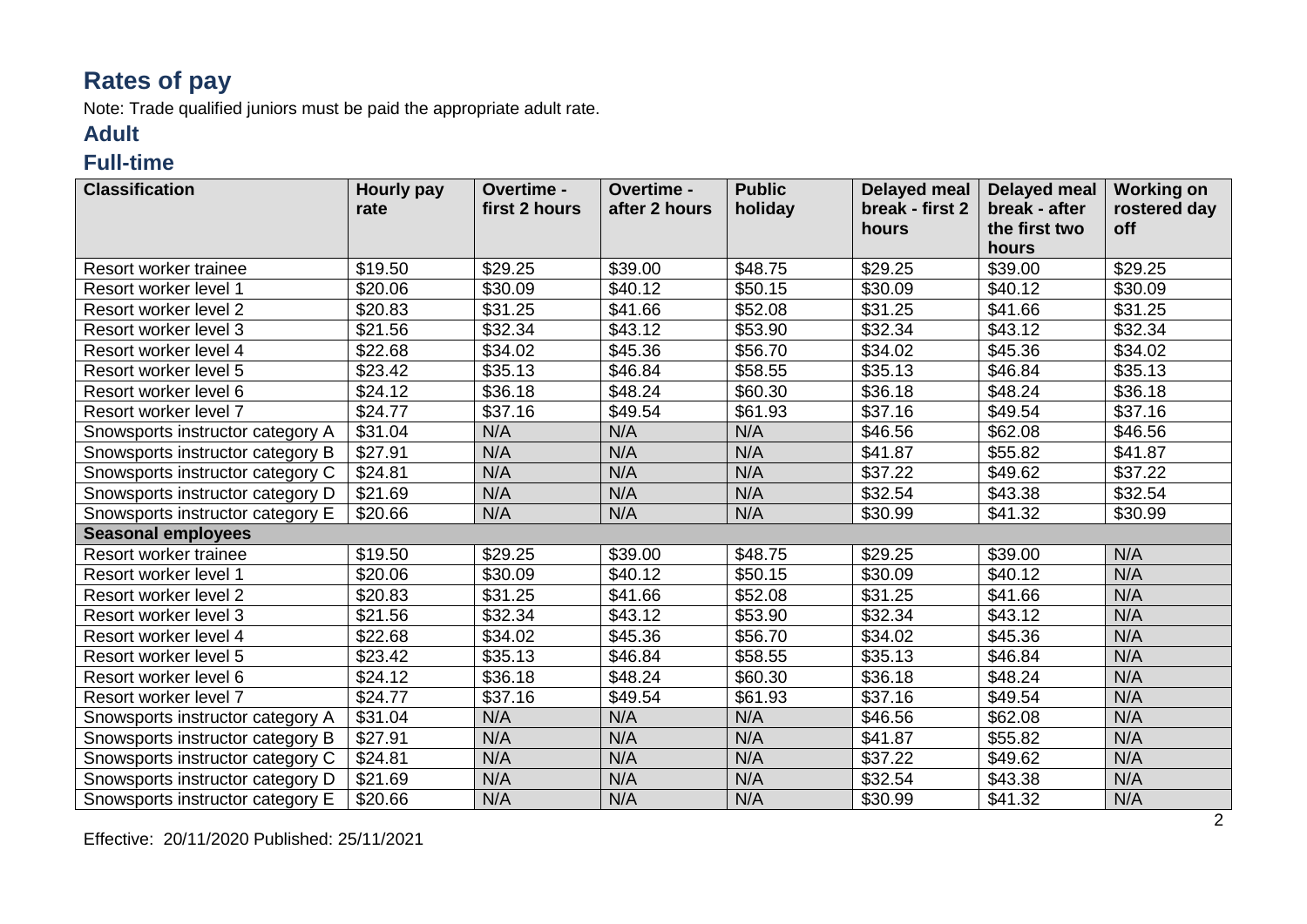#### **Part-time**

| <b>Classification</b>            | Hourly pay rate | <b>Overtime - first</b> | <b>Overtime - after</b> | <b>Public holiday</b> | <b>Delayed meal</b> | <b>Delayed meal</b> |
|----------------------------------|-----------------|-------------------------|-------------------------|-----------------------|---------------------|---------------------|
|                                  |                 | 2 hours                 | 2 hours                 |                       | break - first 2     | break - after the   |
|                                  |                 |                         |                         |                       | hours               | first two hours     |
| Resort worker trainee            | \$19.50         | \$29.25                 | \$39.00                 | \$48.75               | \$29.25             | \$39.00             |
| Resort worker level 1            | \$20.06         | \$30.09                 | \$40.12                 | \$50.15               | \$30.09             | \$40.12             |
| Resort worker level 2            | \$20.83         | \$31.25                 | \$41.66                 | \$52.08               | \$31.25             | \$41.66             |
| Resort worker level 3            | \$21.56         | \$32.34                 | \$43.12                 | \$53.90               | \$32.34             | \$43.12             |
| Resort worker level 4            | \$22.68         | \$34.02                 | \$45.36                 | \$56.70               | \$34.02             | \$45.36             |
| Resort worker level 5            | \$23.42         | \$35.13                 | \$46.84                 | \$58.55               | \$35.13             | \$46.84             |
| Resort worker level 6            | \$24.12         | \$36.18                 | \$48.24                 | \$60.30               | \$36.18             | \$48.24             |
| Resort worker level 7            | \$24.77         | \$37.16                 | \$49.54                 | \$61.93               | \$37.16             | \$49.54             |
| Snowsports instructor category A | \$31.04         | N/A                     | N/A                     | N/A                   | \$46.56             | \$62.08             |
| Snowsports instructor category B | \$27.91         | N/A                     | N/A                     | N/A                   | \$41.87             | \$55.82             |
| Snowsports instructor category C | \$24.81         | N/A                     | N/A                     | N/A                   | \$37.22             | \$49.62             |
| Snowsports instructor category D | \$21.69         | N/A                     | N/A                     | N/A                   | \$32.54             | \$43.38             |
| Snowsports instructor category E | \$20.66         | N/A                     | N/A                     | N/A                   | \$30.99             | \$41.32             |
| <b>Seasonal employees</b>        |                 |                         |                         |                       |                     |                     |
| Resort worker trainee            | \$19.50         | \$29.25                 | \$39.00                 | \$48.75               | \$29.25             | \$39.00             |
| Resort worker level 1            | \$20.06         | \$30.09                 | \$40.12                 | \$50.15               | \$30.09             | \$40.12             |
| Resort worker level 2            | \$20.83         | \$31.25                 | \$41.66                 | \$52.08               | \$31.25             | \$41.66             |
| Resort worker level 3            | \$21.56         | \$32.34                 | \$43.12                 | \$53.90               | \$32.34             | \$43.12             |
| Resort worker level 4            | \$22.68         | \$34.02                 | \$45.36                 | \$56.70               | \$34.02             | \$45.36             |
| Resort worker level 5            | \$23.42         | \$35.13                 | \$46.84                 | \$58.55               | \$35.13             | \$46.84             |
| Resort worker level 6            | \$24.12         | \$36.18                 | \$48.24                 | \$60.30               | \$36.18             | \$48.24             |
| Resort worker level 7            | \$24.77         | \$37.16                 | \$49.54                 | \$61.93               | \$37.16             | \$49.54             |
| Snowsports instructor category A | \$31.04         | N/A                     | N/A                     | N/A                   | \$46.56             | \$62.08             |
| Snowsports instructor category B | \$27.91         | N/A                     | N/A                     | N/A                   | \$41.87             | \$55.82             |
| Snowsports instructor category C | \$24.81         | N/A                     | N/A                     | N/A                   | \$37.22             | \$49.62             |
| Snowsports instructor category D | \$21.69         | N/A                     | N/A                     | N/A                   | \$32.54             | \$43.38             |
| Snowsports instructor category E | \$20.66         | N/A                     | N/A                     | N/A                   | \$30.99             | \$41.32             |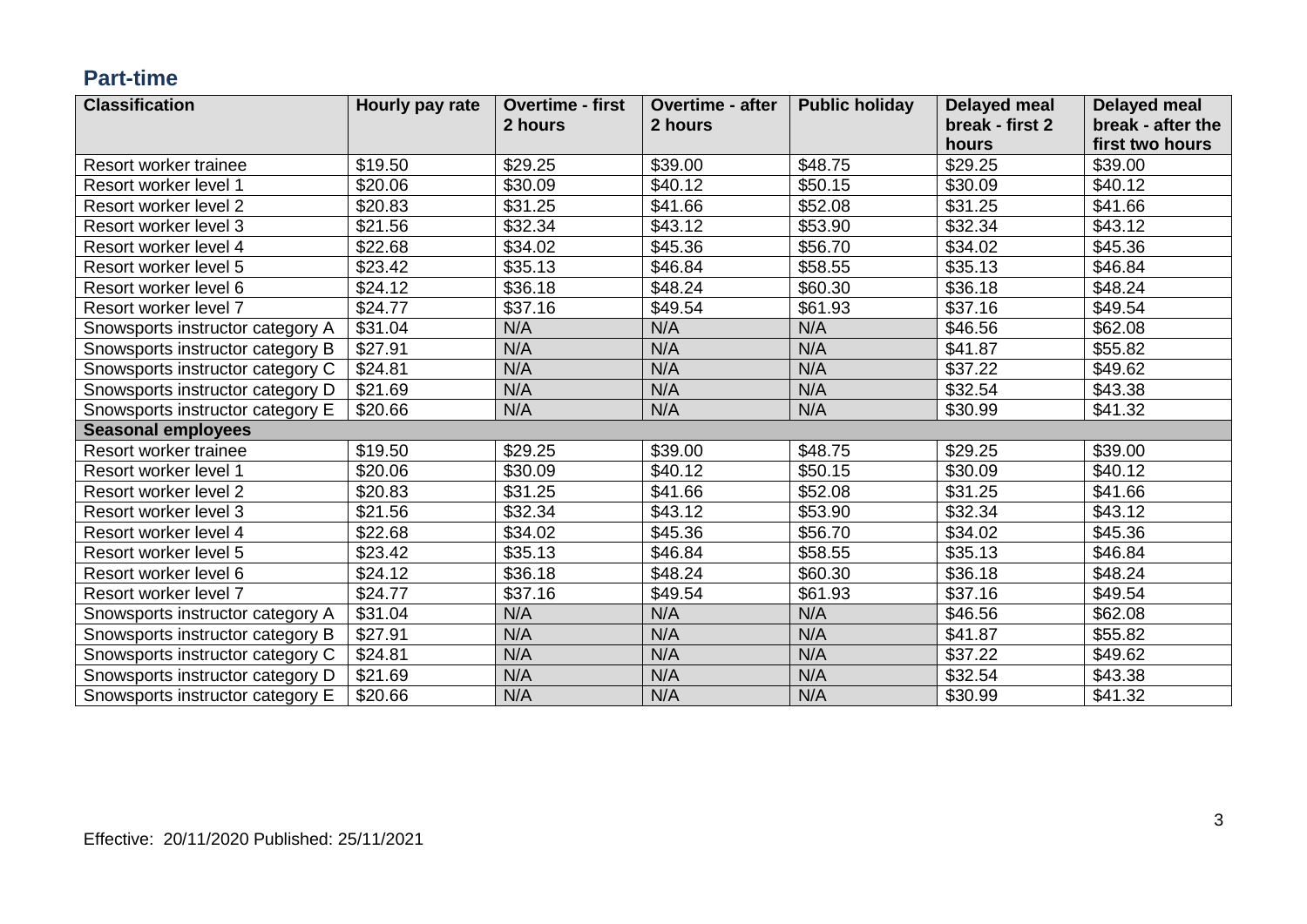#### **Casual**

| <b>Classification</b>            | <b>Hourly pay</b> | <b>Overtime - first</b> | <b>Overtime - after</b> | <b>Public holiday</b> | Delayed meal             | <b>Delayed meal</b>                  |
|----------------------------------|-------------------|-------------------------|-------------------------|-----------------------|--------------------------|--------------------------------------|
|                                  | rate              | 2 hours                 | 2 hours                 |                       | break - first 2<br>hours | break - after the<br>first two hours |
| Resort worker trainee            | \$24.38           | \$29.25                 | \$39.00                 | \$48.75               | \$34.13                  | \$43.88                              |
| Resort worker level 1            | \$25.08           | \$30.09                 | \$40.12                 | \$50.15               | \$35.11                  | \$45.14                              |
| Resort worker level 2            | \$26.04           | \$31.25                 | \$41.66                 | \$52.08               | \$36.45                  | \$46.87                              |
| Resort worker level 3            | \$26.95           | \$32.34                 | \$43.12                 | \$53.90               | \$37.73                  | \$48.51                              |
| Resort worker level 4            | \$28.35           | \$34.02                 | \$45.36                 | \$56.70               | \$39.69                  | \$51.03                              |
| Resort worker level 5            | \$29.28           | \$35.13                 | \$46.84                 | \$58.55               | \$40.99                  | \$52.70                              |
| Resort worker level 6            | \$30.15           | \$36.18                 | \$48.24                 | \$60.30               | \$42.21                  | \$54.27                              |
| Resort worker level 7            | \$30.96           | \$37.16                 | \$49.54                 | \$61.93               | \$43.35                  | \$55.73                              |
| Snowsports instructor category A | \$38.80           | N/A                     | N/A                     | N/A                   | \$54.32                  | \$69.84                              |
| Snowsports instructor category B | \$34.89           | N/A                     | N/A                     | N/A                   | \$48.84                  | \$62.80                              |
| Snowsports instructor category C | \$31.01           | N/A                     | N/A                     | N/A                   | \$43.42                  | \$55.82                              |
| Snowsports instructor category D | \$27.11           | N/A                     | N/A                     | N/A                   | \$37.96                  | \$48.80                              |
| Snowsports instructor category E | \$25.83           | N/A                     | N/A                     | N/A                   | \$36.16                  | \$46.49                              |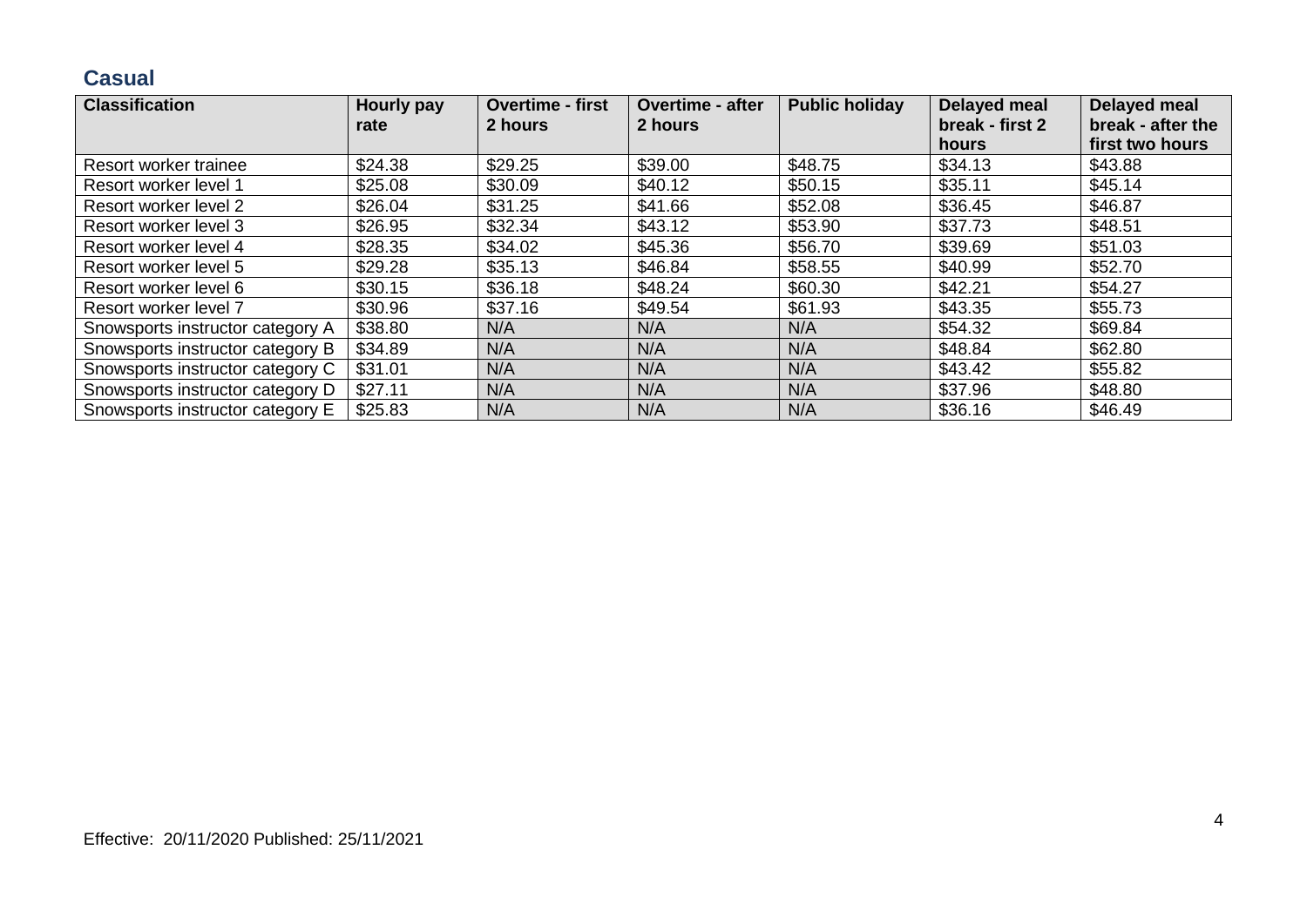## **Junior - Full-time - 17 years and under**

| <b>Classification</b>            | <b>Hourly pay</b> | Overtime -    | Overtime -    | <b>Public</b> | <b>Delayed meal</b> | <b>Delayed meal</b> | <b>Working on</b> |
|----------------------------------|-------------------|---------------|---------------|---------------|---------------------|---------------------|-------------------|
|                                  | rate              | first 2 hours | after 2 hours | holiday       | break - first 2     | break - after       | rostered day      |
|                                  |                   |               |               |               | hours               | the first two       | off               |
|                                  |                   |               |               |               |                     | hours               |                   |
| Resort worker trainee            | \$13.70           | \$20.55       | \$27.40       | \$34.25       | \$20.55             | \$27.40             | \$20.55           |
| Resort worker level 1            | \$14.00           | \$21.00       | \$28.00       | \$35.00       | \$21.00             | \$28.00             | \$21.00           |
| Resort worker level 2            | \$14.60           | \$21.90       | \$29.20       | \$36.50       | \$21.90             | \$29.20             | \$21.90           |
| Resort worker level 3            | \$15.10           | \$22.65       | \$30.20       | \$37.75       | \$22.65             | \$30.20             | \$22.65           |
| Resort worker level 4            | \$15.90           | \$23.85       | \$31.80       | \$39.75       | \$23.85             | \$31.80             | \$23.85           |
| Resort worker level 5            | \$16.40           | \$24.60       | \$32.80       | \$41.00       | \$24.60             | \$32.80             | \$24.60           |
| Resort worker level 6            | \$16.90           | \$25.35       | \$33.80       | \$42.25       | \$25.35             | \$33.80             | \$25.35           |
| Resort worker level 7            | \$17.30           | \$25.95       | \$34.60       | \$43.25       | \$25.95             | \$34.60             | \$25.95           |
| Snowsports instructor category A | \$21.70           | N/A           | N/A           | N/A           | \$32.55             | \$43.40             | \$32.55           |
| Snowsports instructor category B | \$19.50           | N/A           | N/A           | N/A           | \$29.25             | \$39.00             | \$29.25           |
| Snowsports instructor category C | \$17.40           | N/A           | N/A           | N/A           | \$26.10             | \$34.80             | \$26.10           |
| Snowsports instructor category D | \$15.20           | N/A           | N/A           | N/A           | \$22.80             | \$30.40             | \$22.80           |
| Snowsports instructor category E | \$14.50           | N/A           | N/A           | N/A           | \$21.75             | \$29.00             | \$21.75           |
| <b>Seasonal employees</b>        |                   |               |               |               |                     |                     |                   |
| Resort worker trainee            | \$13.70           | \$20.55       | \$27.40       | \$34.25       | \$20.55             | \$27.40             | N/A               |
| Resort worker level 1            | \$14.00           | \$21.00       | \$28.00       | \$35.00       | \$21.00             | \$28.00             | N/A               |
| Resort worker level 2            | \$14.60           | \$21.90       | \$29.20       | \$36.50       | \$21.90             | \$29.20             | N/A               |
| Resort worker level 3            | \$15.10           | \$22.65       | \$30.20       | \$37.75       | \$22.65             | \$30.20             | N/A               |
| Resort worker level 4            | \$15.90           | \$23.85       | \$31.80       | \$39.75       | \$23.85             | \$31.80             | N/A               |
| Resort worker level 5            | \$16.40           | \$24.60       | \$32.80       | \$41.00       | \$24.60             | \$32.80             | N/A               |
| Resort worker level 6            | \$16.90           | \$25.35       | \$33.80       | \$42.25       | \$25.35             | \$33.80             | N/A               |
| Resort worker level 7            | \$17.30           | \$25.95       | \$34.60       | \$43.25       | \$25.95             | \$34.60             | N/A               |
| Snowsports instructor category A | \$21.70           | N/A           | N/A           | N/A           | \$32.55             | \$43.40             | N/A               |
| Snowsports instructor category B | \$19.50           | N/A           | N/A           | N/A           | \$29.25             | \$39.00             | N/A               |
| Snowsports instructor category C | \$17.40           | N/A           | N/A           | N/A           | \$26.10             | \$34.80             | N/A               |
| Snowsports instructor category D | \$15.20           | N/A           | N/A           | N/A           | \$22.80             | \$30.40             | N/A               |
| Snowsports instructor category E | \$14.50           | N/A           | N/A           | N/A           | \$21.75             | \$29.00             | N/A               |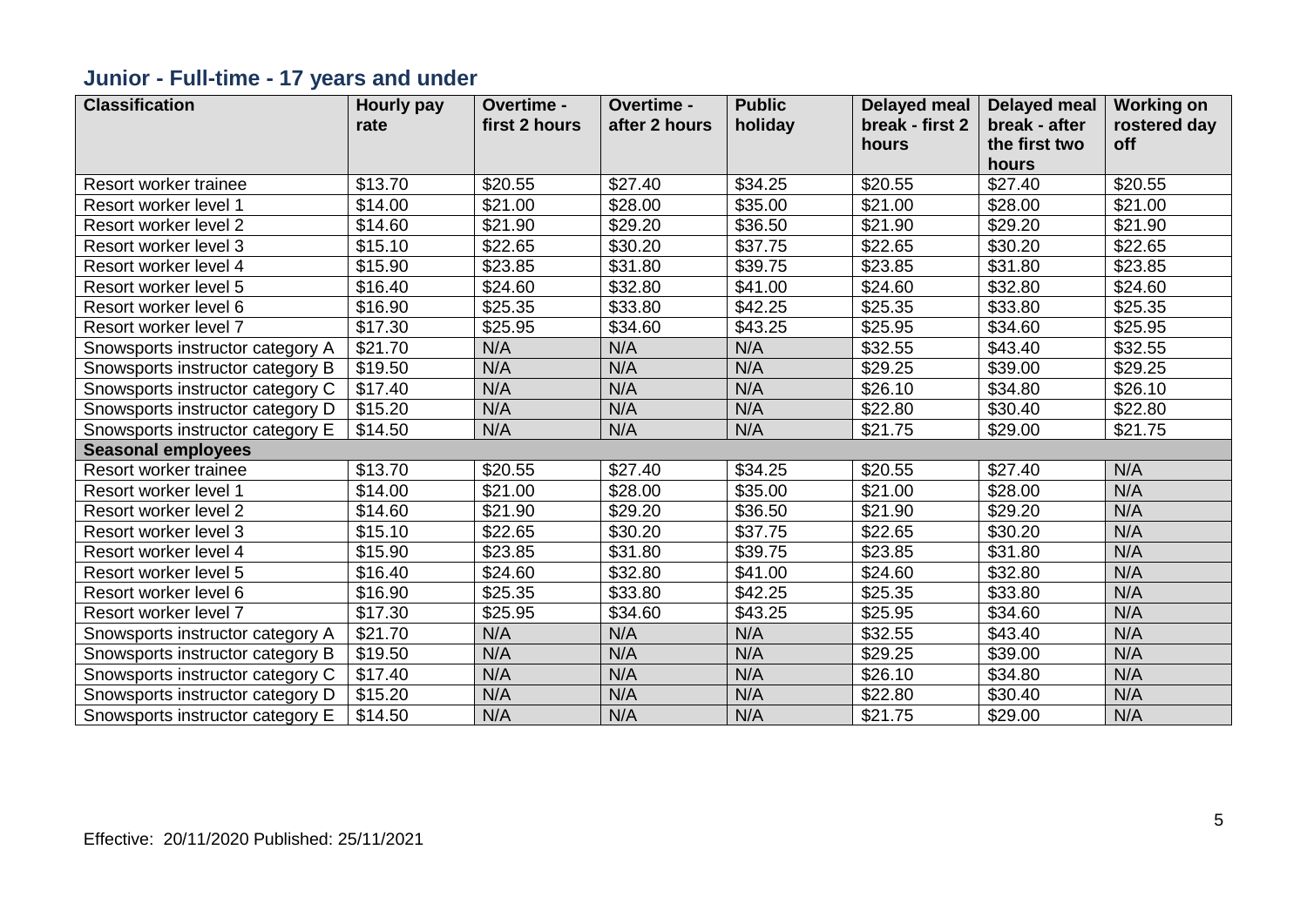## **Junior - Full-time - 18 years**

| <b>Classification</b>            | <b>Hourly pay</b> | Overtime -    | Overtime -    | <b>Public</b> | <b>Delayed meal</b> | <b>Delayed meal</b> | <b>Working on</b> |
|----------------------------------|-------------------|---------------|---------------|---------------|---------------------|---------------------|-------------------|
|                                  | rate              | first 2 hours | after 2 hours | holiday       | break - first 2     | break - after       | rostered day      |
|                                  |                   |               |               |               | hours               | the first two       | off               |
|                                  |                   |               |               |               |                     | hours               |                   |
| Resort worker trainee            | \$15.60           | \$23.40       | \$31.20       | \$39.00       | \$23.40             | \$31.20             | \$23.40           |
| Resort worker level 1            | \$16.00           | \$24.00       | \$32.00       | \$40.00       | \$24.00             | \$32.00             | \$24.00           |
| Resort worker level 2            | \$16.70           | \$25.05       | \$33.40       | \$41.75       | \$25.05             | \$33.40             | \$25.05           |
| Resort worker level 3            | \$17.20           | \$25.80       | \$34.40       | \$43.00       | \$25.80             | \$34.40             | \$25.80           |
| Resort worker level 4            | \$18.10           | \$27.15       | \$36.20       | \$45.25       | \$27.15             | \$36.20             | \$27.15           |
| Resort worker level 5            | \$18.70           | \$28.05       | \$37.40       | \$46.75       | \$28.05             | \$37.40             | \$28.05           |
| Resort worker level 6            | \$19.30           | \$28.95       | \$38.60       | \$48.25       | \$28.95             | \$38.60             | \$28.95           |
| Resort worker level 7            | \$19.80           | \$29.70       | \$39.60       | \$49.50       | \$29.70             | \$39.60             | \$29.70           |
| Snowsports instructor category A | \$24.80           | N/A           | N/A           | N/A           | \$37.20             | \$49.60             | \$37.20           |
| Snowsports instructor category B | \$22.30           | N/A           | N/A           | N/A           | \$33.45             | \$44.60             | \$33.45           |
| Snowsports instructor category C | \$19.80           | N/A           | N/A           | N/A           | \$29.70             | \$39.60             | \$29.70           |
| Snowsports instructor category D | \$17.40           | N/A           | N/A           | N/A           | \$26.10             | \$34.80             | \$26.10           |
| Snowsports instructor category E | \$16.50           | N/A           | N/A           | N/A           | \$24.75             | \$33.00             | \$24.75           |
| <b>Seasonal employees</b>        |                   |               |               |               |                     |                     |                   |
| Resort worker trainee            | \$15.60           | \$23.40       | \$31.20       | \$39.00       | \$23.40             | \$31.20             | N/A               |
| Resort worker level 1            | \$16.00           | \$24.00       | \$32.00       | \$40.00       | \$24.00             | \$32.00             | N/A               |
| Resort worker level 2            | \$16.70           | \$25.05       | \$33.40       | \$41.75       | \$25.05             | \$33.40             | N/A               |
| Resort worker level 3            | \$17.20           | \$25.80       | \$34.40       | \$43.00       | \$25.80             | \$34.40             | N/A               |
| Resort worker level 4            | \$18.10           | \$27.15       | \$36.20       | \$45.25       | \$27.15             | \$36.20             | N/A               |
| Resort worker level 5            | \$18.70           | \$28.05       | \$37.40       | \$46.75       | \$28.05             | \$37.40             | N/A               |
| Resort worker level 6            | \$19.30           | \$28.95       | \$38.60       | \$48.25       | \$28.95             | \$38.60             | N/A               |
| Resort worker level 7            | \$19.80           | \$29.70       | \$39.60       | \$49.50       | \$29.70             | \$39.60             | N/A               |
| Snowsports instructor category A | \$24.80           | N/A           | N/A           | N/A           | \$37.20             | \$49.60             | N/A               |
| Snowsports instructor category B | \$22.30           | N/A           | N/A           | N/A           | \$33.45             | \$44.60             | N/A               |
| Snowsports instructor category C | \$19.80           | N/A           | N/A           | N/A           | \$29.70             | \$39.60             | N/A               |
| Snowsports instructor category D | \$17.40           | N/A           | N/A           | N/A           | \$26.10             | \$34.80             | N/A               |
| Snowsports instructor category E | \$16.50           | N/A           | N/A           | N/A           | \$24.75             | \$33.00             | N/A               |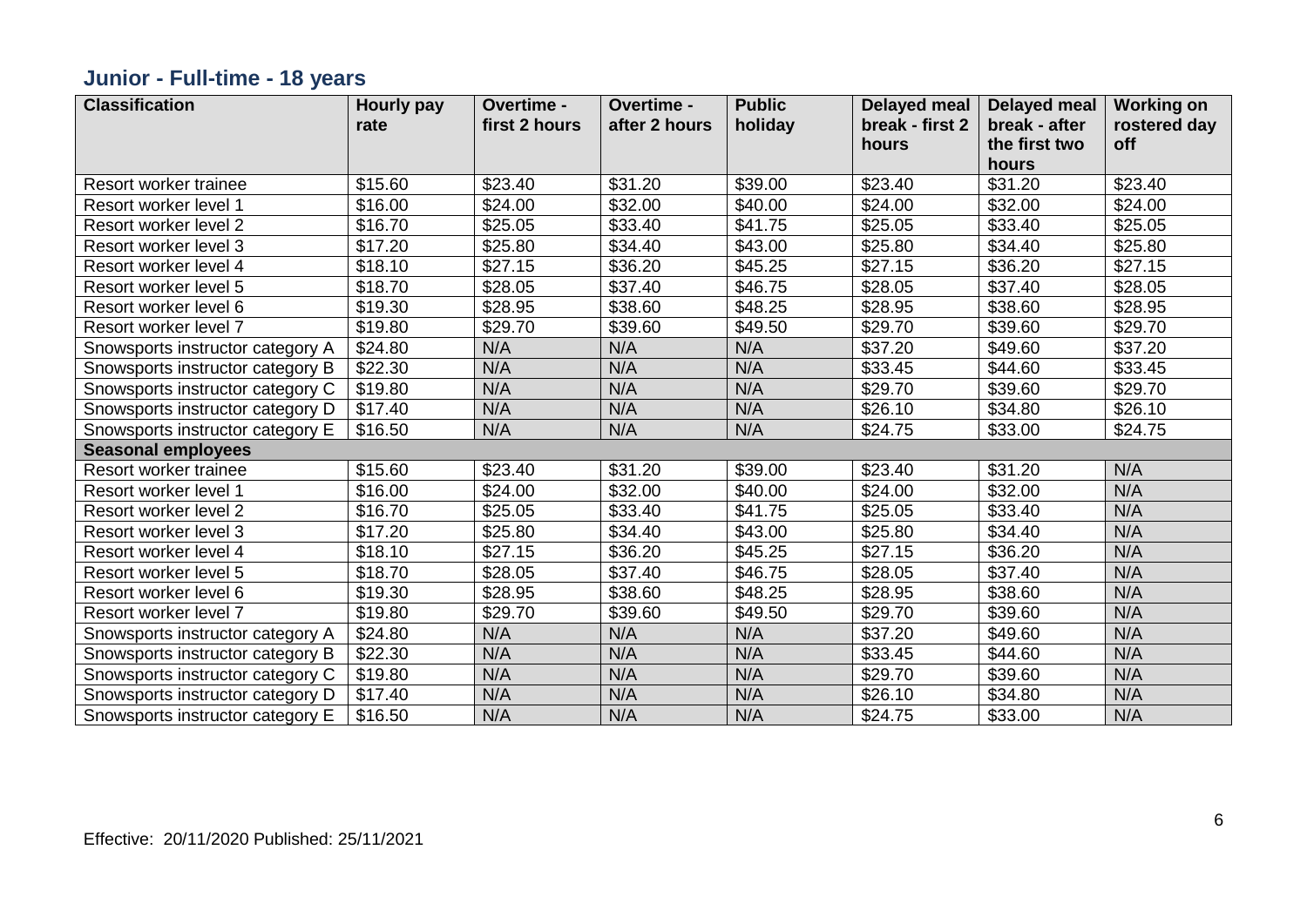## **Junior - Part-time - 17 years and under**

| <b>Classification</b>            | Hourly pay rate | <b>Overtime - first</b> | <b>Overtime - after</b> | <b>Public holiday</b> | <b>Delayed meal</b> | <b>Delayed meal</b> |
|----------------------------------|-----------------|-------------------------|-------------------------|-----------------------|---------------------|---------------------|
|                                  |                 | 2 hours                 | 2 hours                 |                       | break - first 2     | break - after the   |
|                                  |                 |                         |                         |                       | hours               | first two hours     |
| Resort worker trainee            | \$13.70         | \$20.55                 | \$27.40                 | \$34.25               | \$20.55             | \$27.40             |
| Resort worker level 1            | \$14.00         | \$21.00                 | \$28.00                 | \$35.00               | \$21.00             | \$28.00             |
| Resort worker level 2            | \$14.60         | \$21.90                 | \$29.20                 | \$36.50               | \$21.90             | \$29.20             |
| Resort worker level 3            | \$15.10         | \$22.65                 | \$30.20                 | \$37.75               | \$22.65             | \$30.20             |
| Resort worker level 4            | \$15.90         | \$23.85                 | \$31.80                 | \$39.75               | \$23.85             | \$31.80             |
| Resort worker level 5            | \$16.40         | \$24.60                 | \$32.80                 | \$41.00               | \$24.60             | \$32.80             |
| Resort worker level 6            | \$16.90         | \$25.35                 | \$33.80                 | \$42.25               | \$25.35             | \$33.80             |
| Resort worker level 7            | \$17.30         | \$25.95                 | \$34.60                 | \$43.25               | \$25.95             | \$34.60             |
| Snowsports instructor category A | \$21.70         | N/A                     | N/A                     | N/A                   | \$32.55             | \$43.40             |
| Snowsports instructor category B | \$19.50         | N/A                     | N/A                     | N/A                   | \$29.25             | \$39.00             |
| Snowsports instructor category C | \$17.40         | N/A                     | N/A                     | N/A                   | \$26.10             | \$34.80             |
| Snowsports instructor category D | \$15.20         | N/A                     | N/A                     | N/A                   | \$22.80             | \$30.40             |
| Snowsports instructor category E | \$14.50         | N/A                     | N/A                     | N/A                   | \$21.75             | \$29.00             |
| <b>Seasonal employees</b>        |                 |                         |                         |                       |                     |                     |
| Resort worker trainee            | \$13.70         | \$20.55                 | \$27.40                 | \$34.25               | \$20.55             | \$27.40             |
| Resort worker level 1            | \$14.00         | \$21.00                 | \$28.00                 | \$35.00               | \$21.00             | \$28.00             |
| Resort worker level 2            | \$14.60         | \$21.90                 | \$29.20                 | \$36.50               | \$21.90             | \$29.20             |
| Resort worker level 3            | \$15.10         | \$22.65                 | \$30.20                 | \$37.75               | \$22.65             | \$30.20             |
| Resort worker level 4            | \$15.90         | \$23.85                 | \$31.80                 | \$39.75               | \$23.85             | \$31.80             |
| Resort worker level 5            | \$16.40         | \$24.60                 | \$32.80                 | \$41.00               | \$24.60             | \$32.80             |
| Resort worker level 6            | \$16.90         | \$25.35                 | \$33.80                 | \$42.25               | \$25.35             | \$33.80             |
| Resort worker level 7            | \$17.30         | \$25.95                 | \$34.60                 | \$43.25               | \$25.95             | \$34.60             |
| Snowsports instructor category A | \$21.70         | N/A                     | N/A                     | N/A                   | \$32.55             | \$43.40             |
| Snowsports instructor category B | \$19.50         | N/A                     | N/A                     | N/A                   | \$29.25             | \$39.00             |
| Snowsports instructor category C | \$17.40         | N/A                     | N/A                     | N/A                   | \$26.10             | \$34.80             |
| Snowsports instructor category D | \$15.20         | N/A                     | N/A                     | N/A                   | \$22.80             | \$30.40             |
| Snowsports instructor category E | \$14.50         | N/A                     | N/A                     | N/A                   | \$21.75             | \$29.00             |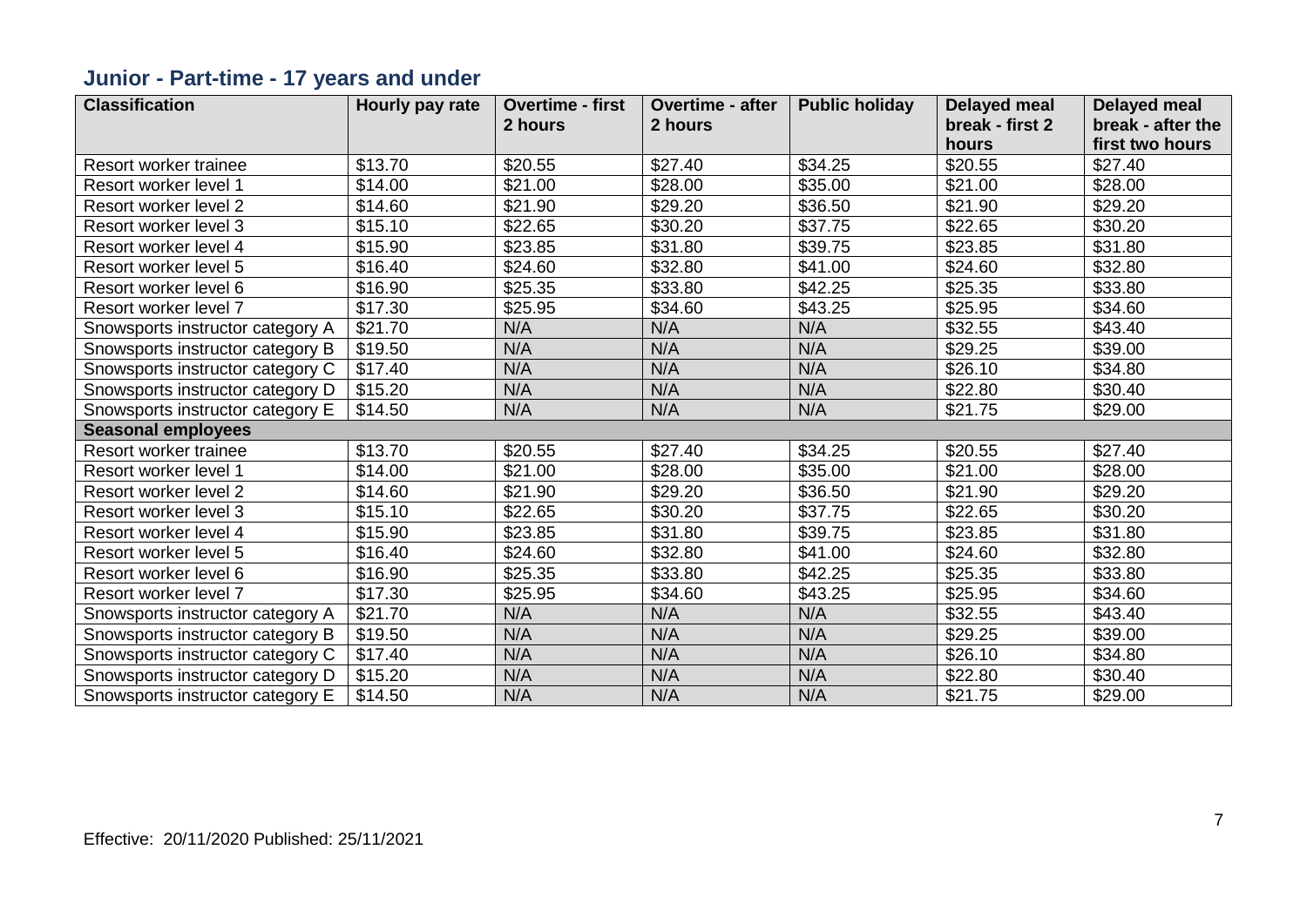## **Junior - Part-time - 18 years**

| <b>Classification</b>            | <b>Hourly pay</b> | <b>Overtime - first</b> | <b>Overtime - after</b> | <b>Public holiday</b> | <b>Delayed meal</b> | <b>Delayed meal</b> |
|----------------------------------|-------------------|-------------------------|-------------------------|-----------------------|---------------------|---------------------|
|                                  | rate              | 2 hours                 | 2 hours                 |                       | break - first 2     | break - after the   |
|                                  |                   |                         |                         |                       | hours               | first two hours     |
| Resort worker trainee            | \$15.60           | \$23.40                 | \$31.20                 | \$39.00               | \$23.40             | \$31.20             |
| Resort worker level 1            | \$16.00           | \$24.00                 | \$32.00                 | \$40.00               | \$24.00             | \$32.00             |
| Resort worker level 2            | \$16.70           | \$25.05                 | \$33.40                 | \$41.75               | \$25.05             | \$33.40             |
| Resort worker level 3            | \$17.20           | \$25.80                 | \$34.40                 | \$43.00               | \$25.80             | \$34.40             |
| Resort worker level 4            | \$18.10           | \$27.15                 | \$36.20                 | \$45.25               | \$27.15             | \$36.20             |
| Resort worker level 5            | \$18.70           | \$28.05                 | \$37.40                 | \$46.75               | \$28.05             | \$37.40             |
| Resort worker level 6            | \$19.30           | \$28.95                 | \$38.60                 | \$48.25               | \$28.95             | \$38.60             |
| Resort worker level 7            | \$19.80           | \$29.70                 | \$39.60                 | \$49.50               | \$29.70             | \$39.60             |
| Snowsports instructor category A | \$24.80           | N/A                     | N/A                     | N/A                   | \$37.20             | \$49.60             |
| Snowsports instructor category B | \$22.30           | N/A                     | N/A                     | N/A                   | \$33.45             | \$44.60             |
| Snowsports instructor category C | \$19.80           | N/A                     | N/A                     | N/A                   | \$29.70             | \$39.60             |
| Snowsports instructor category D | \$17.40           | N/A                     | N/A                     | N/A                   | \$26.10             | \$34.80             |
| Snowsports instructor category E | \$16.50           | N/A                     | N/A                     | N/A                   | \$24.75             | \$33.00             |
| <b>Seasonal employees</b>        |                   |                         |                         |                       |                     |                     |
| Resort worker trainee            | \$15.60           | \$23.40                 | \$31.20                 | \$39.00               | \$23.40             | \$31.20             |
| Resort worker level 1            | \$16.00           | \$24.00                 | \$32.00                 | \$40.00               | \$24.00             | \$32.00             |
| Resort worker level 2            | \$16.70           | \$25.05                 | \$33.40                 | \$41.75               | \$25.05             | \$33.40             |
| Resort worker level 3            | \$17.20           | \$25.80                 | \$34.40                 | \$43.00               | \$25.80             | \$34.40             |
| Resort worker level 4            | \$18.10           | \$27.15                 | \$36.20                 | \$45.25               | \$27.15             | \$36.20             |
| Resort worker level 5            | \$18.70           | \$28.05                 | \$37.40                 | \$46.75               | \$28.05             | \$37.40             |
| Resort worker level 6            | \$19.30           | \$28.95                 | \$38.60                 | \$48.25               | \$28.95             | \$38.60             |
| Resort worker level 7            | \$19.80           | \$29.70                 | \$39.60                 | \$49.50               | \$29.70             | \$39.60             |
| Snowsports instructor category A | \$24.80           | N/A                     | N/A                     | N/A                   | \$37.20             | \$49.60             |
| Snowsports instructor category B | \$22.30           | N/A                     | N/A                     | N/A                   | \$33.45             | \$44.60             |
| Snowsports instructor category C | \$19.80           | N/A                     | N/A                     | N/A                   | \$29.70             | \$39.60             |
| Snowsports instructor category D | \$17.40           | N/A                     | N/A                     | N/A                   | \$26.10             | \$34.80             |
| Snowsports instructor category E | \$16.50           | N/A                     | N/A                     | N/A                   | \$24.75             | \$33.00             |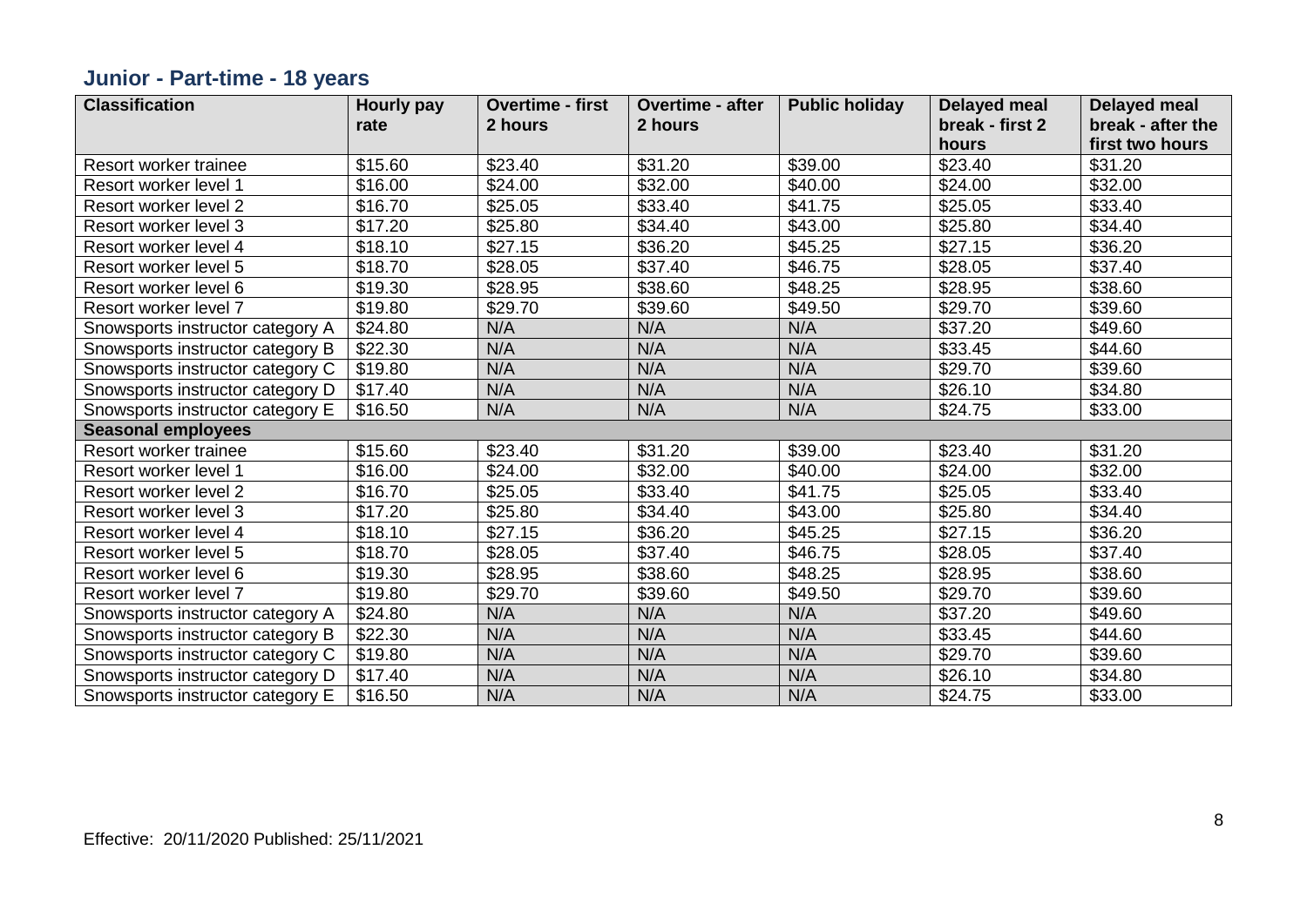| <b>Classification</b>            | Hourly pay rate | <b>Overtime - first</b><br>2 hours | <b>Overtime - after</b><br>2 hours | <b>Public holiday</b> | Delayed meal<br>break - first 2<br>hours | <b>Delayed meal</b><br>break - after the<br>first two hours |
|----------------------------------|-----------------|------------------------------------|------------------------------------|-----------------------|------------------------------------------|-------------------------------------------------------------|
| Resort worker trainee            | \$17.13         | \$20.55                            | \$27.40                            | \$34.25               | \$23.98                                  | \$30.83                                                     |
| Resort worker level 1            | \$17.50         | \$21.00                            | \$28.00                            | \$35.00               | \$24.50                                  | \$31.50                                                     |
| Resort worker level 2            | \$18.25         | \$21.90                            | \$29.20                            | \$36.50               | \$25.55                                  | \$32.85                                                     |
| Resort worker level 3            | \$18.88         | \$22.65                            | \$30.20                            | \$37.75               | \$26.43                                  | \$33.98                                                     |
| Resort worker level 4            | \$19.88         | \$23.85                            | \$31.80                            | \$39.75               | \$27.83                                  | \$35.78                                                     |
| Resort worker level 5            | \$20.50         | \$24.60                            | \$32.80                            | \$41.00               | \$28.70                                  | \$36.90                                                     |
| Resort worker level 6            | \$21.13         | \$25.35                            | \$33.80                            | \$42.25               | \$29.58                                  | \$38.03                                                     |
| Resort worker level 7            | \$21.63         | \$25.95                            | \$34.60                            | \$43.25               | \$30.28                                  | \$38.93                                                     |
| Snowsports instructor category A | \$27.13         | N/A                                | N/A                                | N/A                   | \$37.98                                  | \$48.83                                                     |
| Snowsports instructor category B | \$24.38         | N/A                                | N/A                                | N/A                   | \$34.13                                  | \$43.88                                                     |
| Snowsports instructor category C | \$21.75         | N/A                                | N/A                                | N/A                   | \$30.45                                  | \$39.15                                                     |
| Snowsports instructor category D | \$19.00         | N/A                                | N/A                                | N/A                   | \$26.60                                  | \$34.20                                                     |
| Snowsports instructor category E | \$18.13         | N/A                                | N/A                                | N/A                   | \$25.38                                  | \$32.63                                                     |

#### **Junior - Casual - 17 years and under**

#### **Junior - Casual - 18 years**

| <b>Classification</b>            | Hourly pay rate | <b>Overtime - first</b><br>2 hours | <b>Overtime - after</b><br>2 hours | <b>Public holiday</b> | <b>Delayed meal</b><br>break - first 2 | <b>Delayed meal</b><br>break - after the |
|----------------------------------|-----------------|------------------------------------|------------------------------------|-----------------------|----------------------------------------|------------------------------------------|
|                                  |                 |                                    |                                    |                       | hours                                  | first two hours                          |
| Resort worker trainee            | \$19.50         | \$23.40                            | \$31.20                            | \$39.00               | \$27.30                                | \$35.10                                  |
| Resort worker level 1            | \$20.00         | \$24.00                            | \$32.00                            | \$40.00               | \$28.00                                | \$36.00                                  |
| Resort worker level 2            | \$20.88         | \$25.05                            | \$33.40                            | \$41.75               | \$29.23                                | \$37.58                                  |
| Resort worker level 3            | \$21.50         | \$25.80                            | \$34.40                            | \$43.00               | \$30.10                                | \$38.70                                  |
| Resort worker level 4            | \$22.63         | \$27.15                            | \$36.20                            | \$45.25               | \$31.68                                | \$40.73                                  |
| Resort worker level 5            | \$23.38         | \$28.05                            | \$37.40                            | \$46.75               | \$32.73                                | \$42.08                                  |
| Resort worker level 6            | \$24.13         | \$28.95                            | \$38.60                            | \$48.25               | \$33.78                                | \$43.43                                  |
| Resort worker level 7            | \$24.75         | \$29.70                            | \$39.60                            | \$49.50               | \$34.65                                | \$44.55                                  |
| Snowsports instructor category A | \$31.00         | N/A                                | N/A                                | N/A                   | \$43.40                                | \$55.80                                  |
| Snowsports instructor category B | \$27.88         | N/A                                | N/A                                | N/A                   | \$39.03                                | \$50.18                                  |
| Snowsports instructor category C | \$24.75         | N/A                                | N/A                                | N/A                   | \$34.65                                | \$44.55                                  |
| Snowsports instructor category D | \$21.75         | N/A                                | N/A                                | N/A                   | \$30.45                                | \$39.15                                  |
| Snowsports instructor category E | \$20.63         | N/A                                | N/A                                | N/A                   | \$28.88                                | \$37.13                                  |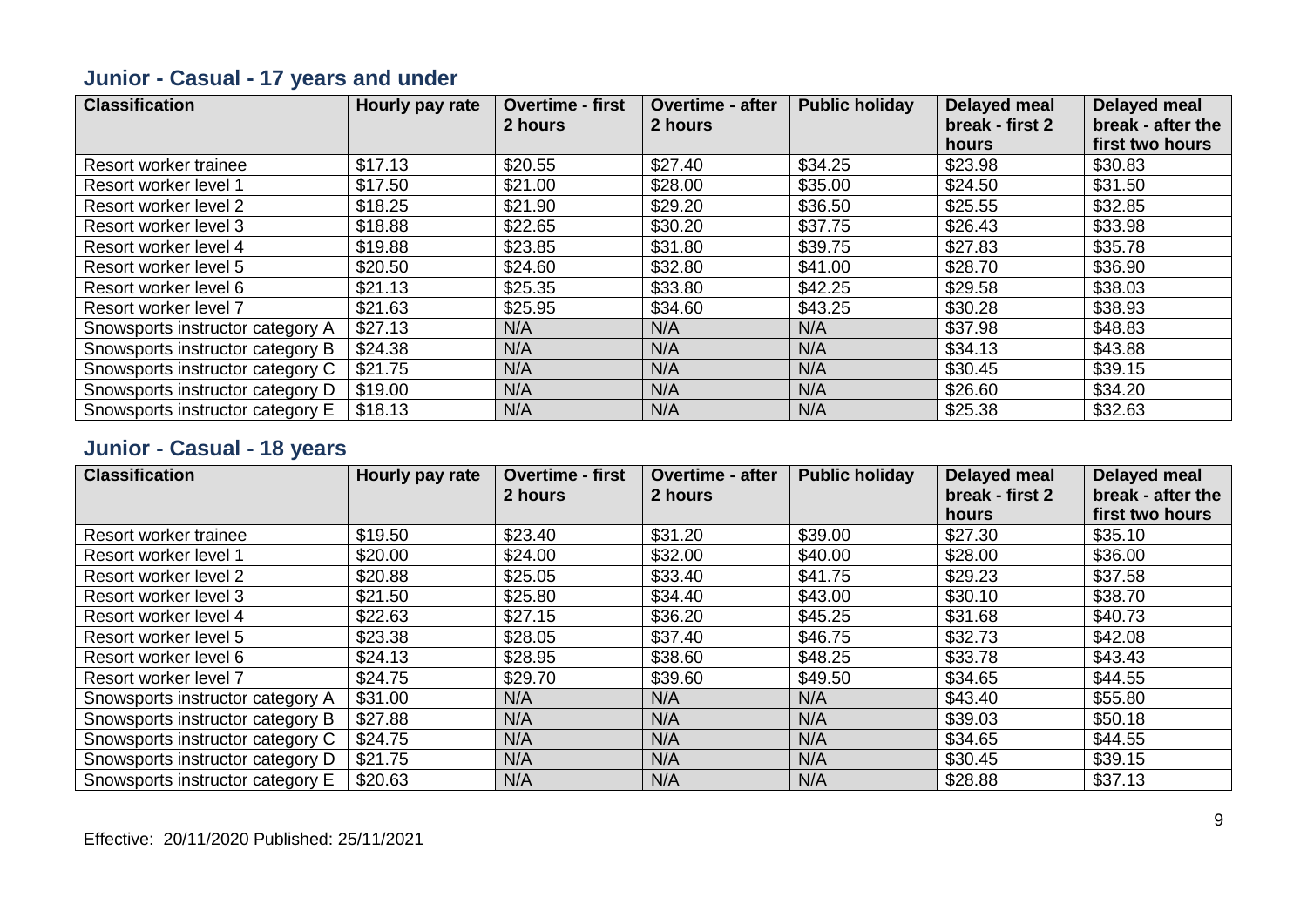#### **Apprentice**

| <b>Classification</b>       | Hourly pay<br>rate | Overtime -<br>first 2 hours | Overtime -<br>after 2 hours | <b>Public</b><br>holiday | <b>Delayed meal</b><br>break - first 2<br>hours | Delayed meal<br>break - after<br>the first two<br>hours | <b>Working on</b><br>rostered day<br>off |
|-----------------------------|--------------------|-----------------------------|-----------------------------|--------------------------|-------------------------------------------------|---------------------------------------------------------|------------------------------------------|
| Chef - Apprentice 1st year  | \$12.50            | \$18.75                     | \$25.00                     | \$31.25                  | \$18.75                                         | \$25.00                                                 | \$18.75                                  |
| Chef - Apprentice 2nd year  | \$14.70            | \$22.05                     | \$29.40                     | \$36.75                  | \$22.05                                         | \$29.40                                                 | \$22.05                                  |
| Chef - Apprentice 3rd year  | \$18.10            | \$27.15                     | \$36.20                     | \$45.25                  | \$27.15                                         | \$36.20                                                 | \$27.15                                  |
| Chef - Apprentice 4th year  | \$21.50            | \$32.25                     | \$43.00                     | \$53.75                  | \$32.25                                         | \$43.00                                                 | \$32.25                                  |
| Other - Apprentice 1st year | \$13.30            | \$19.95                     | \$26.60                     | \$33.25                  | \$19.95                                         | \$26.60                                                 | \$19.95                                  |
| Other - Apprentice 2nd year | \$15.70            | \$23.55                     | \$31.40                     | \$39.25                  | \$23.55                                         | \$31.40                                                 | \$23.55                                  |
| Other - Apprentice 3rd year | \$19.30            | \$28.95                     | \$38.60                     | \$48.25                  | \$28.95                                         | \$38.60                                                 | \$28.95                                  |
| Other - Apprentice 4th year | \$22.90            | \$34.35                     | \$45.80                     | \$57.25                  | \$34.35                                         | \$45.80                                                 | \$34.35                                  |

## **Adult Apprentice - Started after 1 Jan 2014**

| <b>Classification</b>       | Hourly pay<br>rate | <b>Overtime -</b><br>first 2 hours | <b>Overtime -</b><br>after 2 hours | <b>Public</b><br>holiday | <b>Delayed meal</b><br>break - first 2<br>hours | Delayed meal<br>break - after<br>the first two | <b>Working on</b><br>rostered day<br>off |
|-----------------------------|--------------------|------------------------------------|------------------------------------|--------------------------|-------------------------------------------------|------------------------------------------------|------------------------------------------|
| Chef - Apprentice 1st year  | \$18.14            | \$27.21                            | \$36.28                            | \$45.35                  | \$27.21                                         | hours<br>\$36.28                               | \$27.21                                  |
| Chef - Apprentice 2nd year  | \$19.50            | \$29.25                            | \$39.00                            | \$48.75                  | \$29.25                                         | \$39.00                                        | \$29.25                                  |
| Chef - Apprentice 3rd year  | \$19.50            | \$29.25                            | \$39.00                            | \$48.75                  | \$29.25                                         | \$39.00                                        | \$29.25                                  |
| Chef - Apprentice 4th year  | \$21.50            | \$32.25                            | \$43.00                            | \$53.75                  | \$32.25                                         | \$43.00                                        | \$32.25                                  |
| Other - Apprentice 1st year | \$18.14            | \$27.21                            | \$36.28                            | \$45.35                  | \$27.21                                         | \$36.28                                        | \$27.21                                  |
| Other - Apprentice 2nd year | \$19.50            | \$29.25                            | \$39.00                            | \$48.75                  | \$29.25                                         | \$39.00                                        | \$29.25                                  |
| Other - Apprentice 3rd year | \$19.50            | \$29.25                            | \$39.00                            | \$48.75                  | \$29.25                                         | \$39.00                                        | \$29.25                                  |
| Other - Apprentice 4th year | \$22.90            | \$34.35                            | \$45.80                            | \$57.25                  | \$34.35                                         | \$45.80                                        | \$34.35                                  |